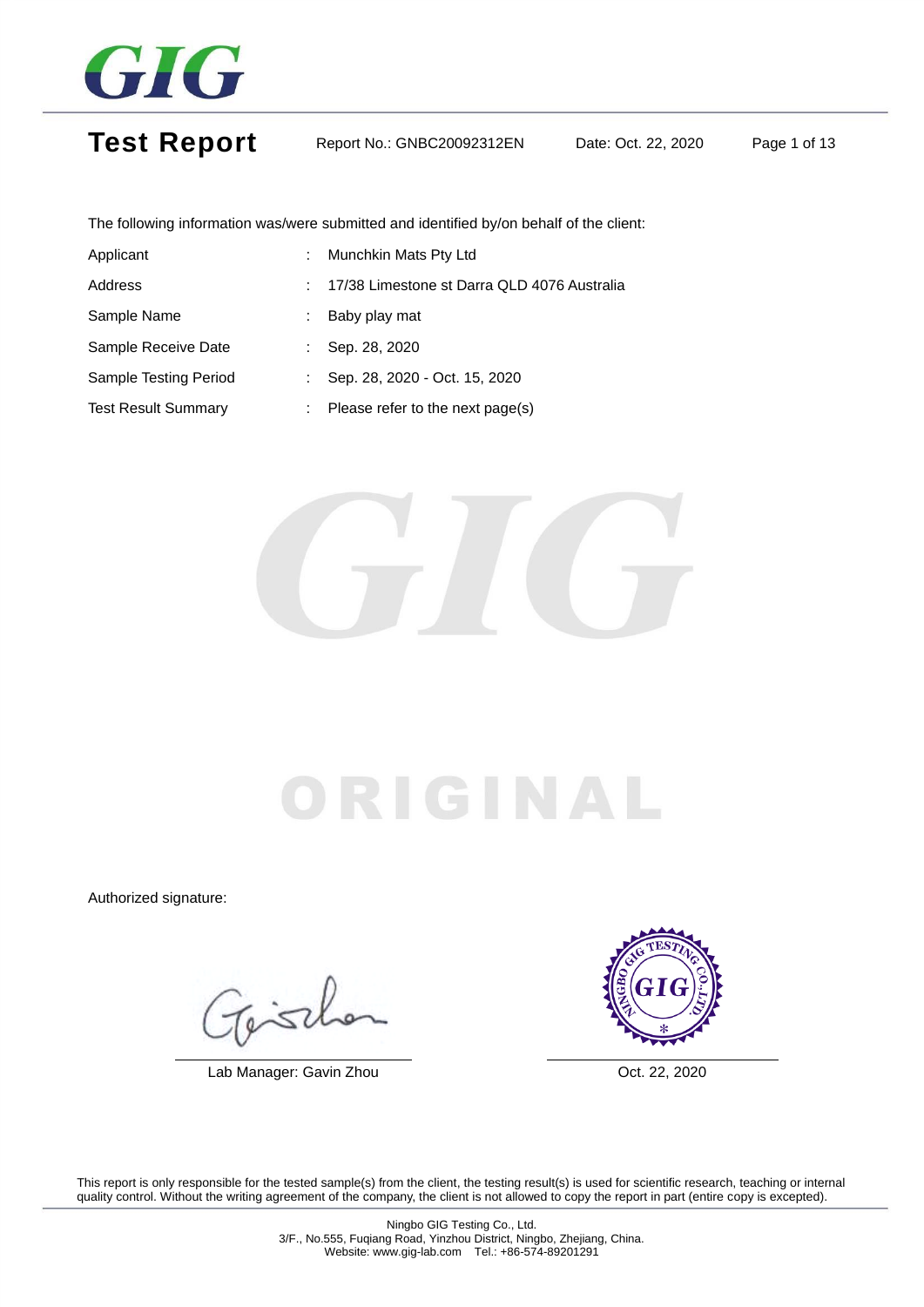

## Test Report Report No.: GNBC20092312EN Date: Oct. 22, 2020 Page 2 of 13

| <b>TEST ITEM(S)</b>                  | <b>TEST REQUESTED</b>                                  | <b>CONCLUSION(S)</b> |  |
|--------------------------------------|--------------------------------------------------------|----------------------|--|
| Mechanical and physical              |                                                        | <b>PASS</b>          |  |
| properties                           | Safety of toys - Part 1: EN 71-1:2014+A1:2018          |                      |  |
| Flammability                         | Safety of toys - Part 2: EN 71-2:2011+A1:2014          | <b>PASS</b>          |  |
| Migration of certain elements        | Safety of toys - Part 3: EN 71-3:2019                  | <b>PASS</b>          |  |
|                                      | Directive 2009/48/EC on the safety of toys and its     |                      |  |
| Migration of Bisphenol A             | amendments 2014/81/EU and (EU) 2017/898                | <b>PASS</b>          |  |
| Free and hydrolysed                  | Selected test(s) as requested by client                | See Result(s)        |  |
| Formaldehyde content                 |                                                        |                      |  |
| Phthalates(DBP, BBP, DEHP,           | Annex XVII items 51 & 52 of REACH Regulation (EC) No.  |                      |  |
| DIBP, DNOP, DINP and DIDP)           | 1907/2006 & its amendment (EC) No. 552/2009 and (EU)   | <b>PASS</b>          |  |
| content                              | 2018/2005                                              |                      |  |
| Formamide content                    | Selected test(s) as requested by client                | See Result(s)        |  |
| Flame retardants content             | Appendix C of Annex II to Directive 2009/48/EC for the | <b>PASS</b>          |  |
|                                      | safety of toys                                         |                      |  |
| <b>Major Composition Qualitative</b> | Selected test(s) as requested by client                |                      |  |
| Analysis                             |                                                        | See Result(s)        |  |

As requested by the applicant, for details refer to attached page(s).

# ORIGINAL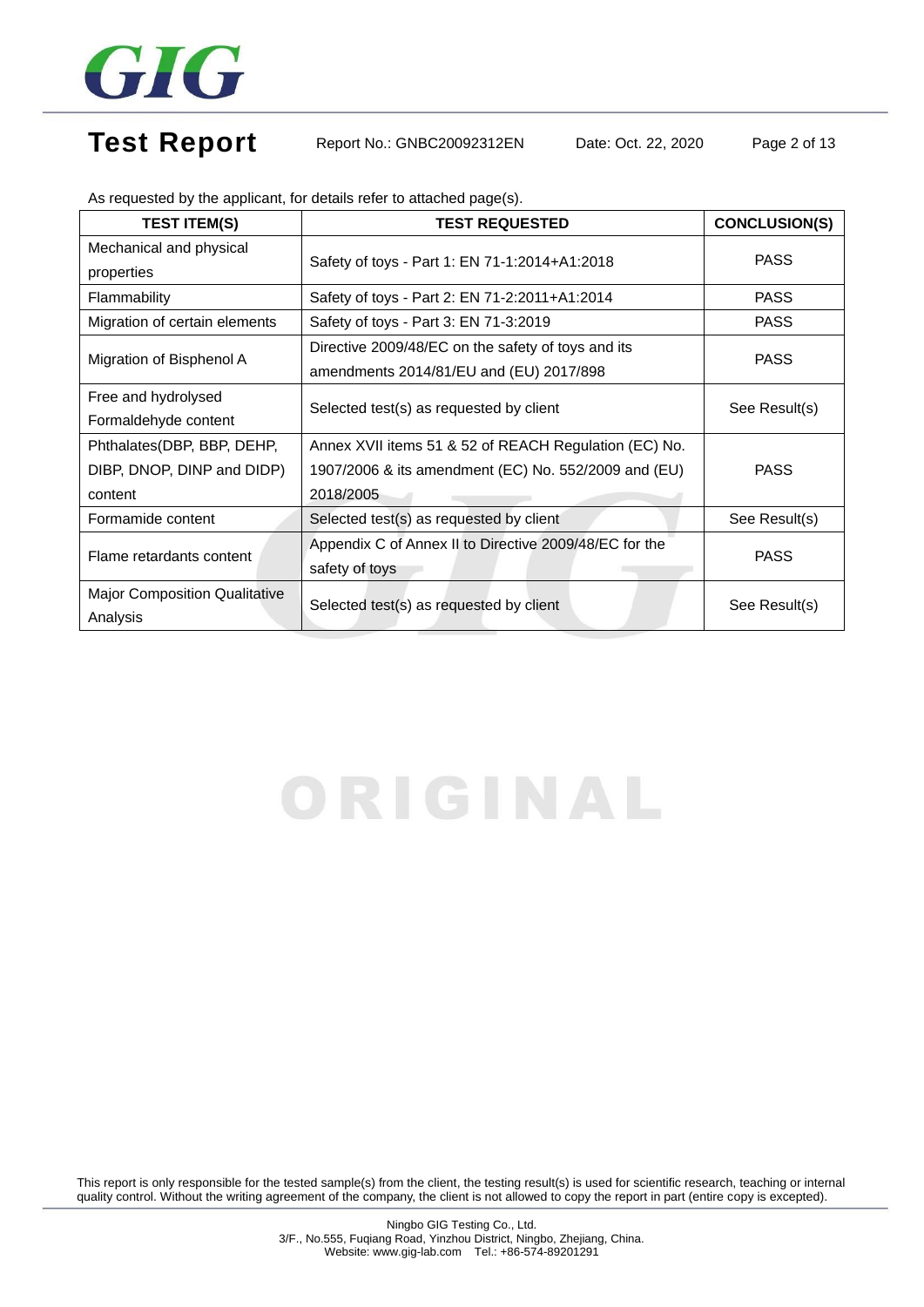

## Test Report Report No.: GNBC20092312EN Date: Oct. 22, 2020 Page 3 of 13

#### **Test Result(s):**

#### **1. Mechanical and physical properties**

**Test Method:** EN 71-1:2014+A1:2018

| Labelled age grading    | Not stated            |
|-------------------------|-----------------------|
| Applicant's specified   | $\therefore$ 0+ years |
| age group for testing   |                       |
| Age grading for testing | $0+$ years            |

| <b>Clause</b> | <b>Test Item</b>                                                   | Assessment  |
|---------------|--------------------------------------------------------------------|-------------|
| 4.            | <b>General Requirements</b>                                        |             |
| 4.1           | Material cleanliness (by visual assessment)                        | <b>PASS</b> |
| 4.2           | Assembly                                                           | <b>NA</b>   |
| 4.3           | Flexible plastic sheeting                                          | <b>NA</b>   |
| 4.4           | Toy bags                                                           | <b>NA</b>   |
| 4.5           | Glass                                                              | <b>NA</b>   |
| 4.6           | <b>Expanding materials</b>                                         | <b>NA</b>   |
| 4.7           | Edges                                                              | <b>PASS</b> |
| 4.8           | Points and metallic wires                                          | <b>PASS</b> |
| 4.9           | Protruding parts                                                   | <b>NA</b>   |
| 4.10          | Parts moving against each other                                    | <b>NA</b>   |
| 4.10.1        | Folding and sliding mechanisms                                     | <b>NA</b>   |
| 4.10.2        | Driving mechanisms                                                 | <b>NA</b>   |
| 4.10.3        | Hinges                                                             | <b>NA</b>   |
| 4.10.4        | Springs                                                            | <b>NA</b>   |
| 4.11          | Mouth-actuated toys and other toys intended to be put in the mouth | <b>NA</b>   |
| 4.12          | <b>Balloons</b>                                                    | <b>NA</b>   |
| 4.13          | Cords of toy kites and other flying toys                           | <b>NA</b>   |
| 4.14          | Enclosures                                                         | <b>NA</b>   |
| 4.14.1        | Toys which a child can enter                                       | <b>NA</b>   |
| 4.14.2        | Masks and helmets                                                  | <b>NA</b>   |
| 4.15          | Toys intended to bear the mass of a child                          | <b>NA</b>   |
| 4.15.1        | Toys propelled by a child or by other means                        | <b>NA</b>   |
| 4.15.2        | Toy bicycles                                                       | <b>NA</b>   |
| 4.15.3        | Rocking horses and similar toys                                    | <b>NA</b>   |
| 4.15.4        | Toys not propelled by a child                                      | <b>NA</b>   |
| 4.15.5        | Toy scooters                                                       | <b>NA</b>   |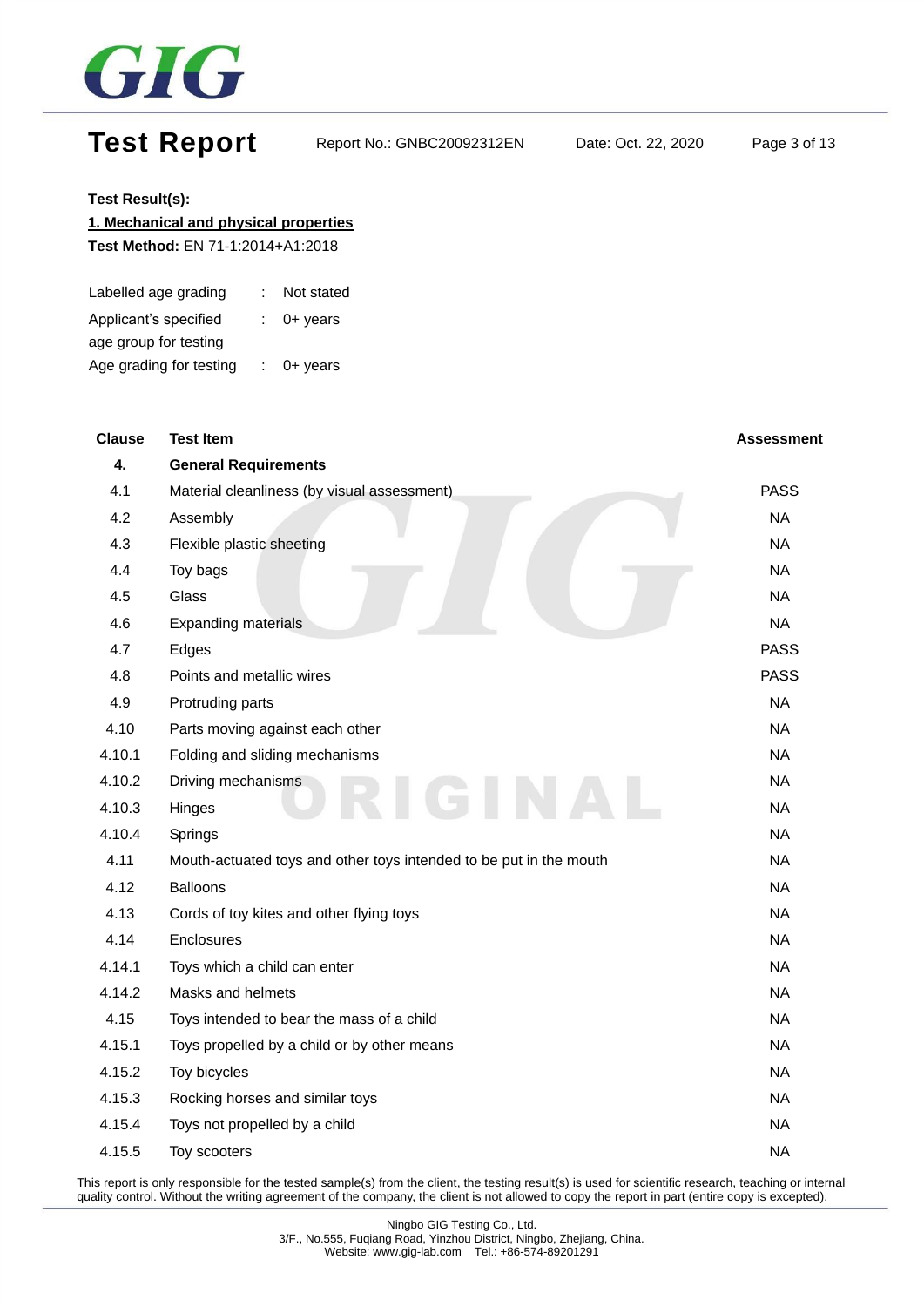

## Test Report Report No.: GNBC20092312EN Date: Oct. 22, 2020 Page 4 of 13

| <b>Clause</b>    | <b>Test Item</b>                                                                                     | <b>Assessment</b>      |
|------------------|------------------------------------------------------------------------------------------------------|------------------------|
| 4.16             | Heavy immobile toys                                                                                  | <b>NA</b>              |
| 4.17             | Projectile toys                                                                                      | <b>NA</b>              |
| 4.17.2           | All projectiles                                                                                      | <b>NA</b>              |
| 4.17.3           | Projectile toys with stored energy                                                                   | <b>NA</b>              |
| 4.17.4           | Certain projectile toys without stored energy                                                        | <b>NA</b>              |
| 4.18             | Aquatic toys and inflatable toys                                                                     | <b>NA</b>              |
| 4.19             | Percussion caps specifically designed for use in toys and toys using percussion                      | <b>NA</b>              |
|                  | caps                                                                                                 |                        |
| 4.20             | Acoustics                                                                                            | <b>NA</b>              |
| 4.20.2.2         | Close-to-the-ear toys                                                                                | <b>NA</b>              |
| 4.20.2.3         | Table-top or floor toys                                                                              | <b>NA</b>              |
| 4.20.2.4         | Hand-held toys                                                                                       | <b>NA</b>              |
| 4.20.2.5         | Toys using headphones or earphones                                                                   | <b>NA</b>              |
| 4.20.2.6         | Rattles                                                                                              | <b>NA</b>              |
| 4.20.2.7         | Squeeze toys                                                                                         | <b>NA</b>              |
| 4.20.2.8         | Pull-along or push toys                                                                              | <b>NA</b>              |
| 4.20.2.9         | Percussion toys                                                                                      | <b>NA</b>              |
| 4.20.2.10        | Wind toys                                                                                            | <b>NA</b>              |
| 4.20.2.11        | Cap-firing toys                                                                                      | <b>NA</b>              |
| 4.20.2.12        | Voice toys                                                                                           | <b>NA</b>              |
| 4.21             | Toys containing a non-electrical heat source                                                         | <b>NA</b>              |
| 4.22             | Small balls                                                                                          | <b>NA</b>              |
| 4.23             | Magnets                                                                                              | <b>NA</b>              |
| 4.23.2           | Toys other than magnetic/electrical experimental sets intended for children over 8                   | <b>NA</b>              |
|                  | years                                                                                                |                        |
| 4.23.3           | Magnetic/electrical experimental sets intended for children over 8 years                             | <b>NA</b>              |
| 4.24             | Yo-yo balls                                                                                          | <b>NA</b>              |
| 4.25             | Toys attached to food                                                                                | <b>NA</b>              |
| 4.26             | <b>Toy Disguise Costumes</b>                                                                         | <b>NA</b>              |
| 4.27             | Flying toys                                                                                          | <b>NA</b>              |
| 4.27.2<br>4.27.3 | Rotors and propellers on flying toys                                                                 | <b>NA</b><br><b>NA</b> |
| 5.               | Rotors and propellers on remote controlled flying toys<br>Toys intended for children under 36 months |                        |
| 5.1              | General requirements                                                                                 | <b>PASS</b>            |
| 5.2              | Soft-filled toys and soft-filled parts of a toy                                                      | <b>NA</b>              |
| 5.3              | Plastic sheeting                                                                                     | <b>NA</b>              |
| 5.4              | Cords, chains and electrical cables in toys                                                          | <b>NA</b>              |
| 5.4.2            | Cords and chains in toys intended for children under 18 months                                       | <b>NA</b>              |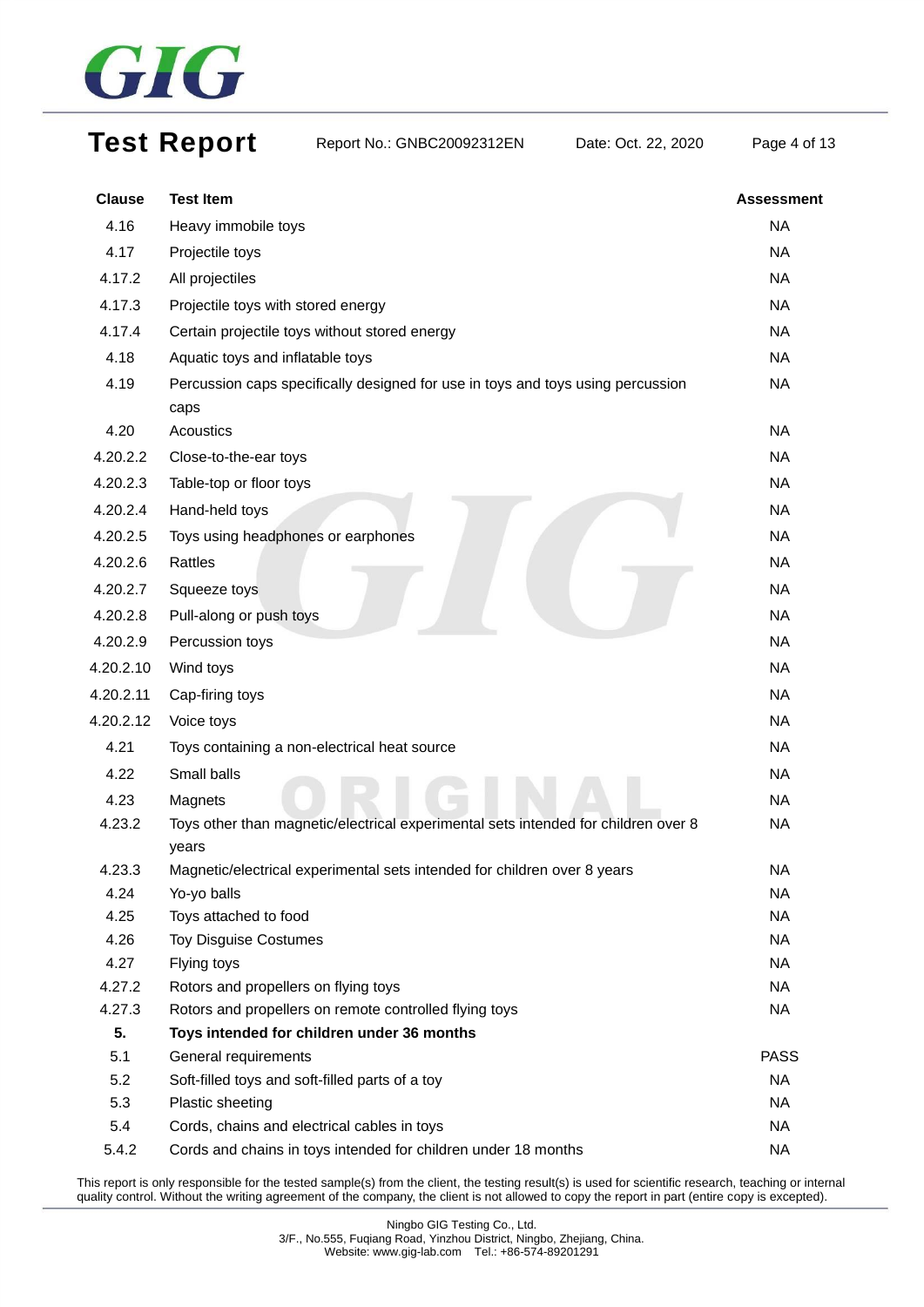

## Test Report Report No.: GNBC20092312EN Date: Oct. 22, 2020 Page 5 of 13

| <b>Clause</b> | <b>Test Item</b>                                                                 | <b>Assessment</b> |
|---------------|----------------------------------------------------------------------------------|-------------------|
| 5.4.3         | Cords and chains in toys intended for children of 18 months or over but under 36 | <b>NA</b>         |
|               | months                                                                           |                   |
| 5.4.4         | Fixed loops, tangled loops and nooses                                            | <b>NA</b>         |
| 5.4.5         | Cords and chains on pull along toys                                              | <b>NA</b>         |
| 5.4.6         | Electrical cables                                                                | <b>NA</b>         |
| 5.4.7         | Cross-sectional dimension of certain cords                                       | <b>NA</b>         |
| 5.4.8         | Self-retracting cords                                                            | <b>NA</b>         |
| 5.4.9         | Toys attached to or intended to be strung across a cradle, cot or perambulator   | <b>NA</b>         |
| 5.5           | Liquid-filled toys                                                               | <b>NA</b>         |
| 5.6           | Speed limitation of electrically-driven ride-on toys                             | <b>NA</b>         |
| 5.7           | Glass and porcelain                                                              | <b>NA</b>         |
| 5.8           | Shape and size of certain toys                                                   | <b>NA</b>         |
| 5.9           | Toys comprising monofilament fibres                                              | <b>NA</b>         |
| 5.10          | Small balls                                                                      | <b>NA</b>         |
| 5.11          | Play figures                                                                     | <b>NA</b>         |
| 5.12          | Hemispheric-shaped toys                                                          | <b>NA</b>         |
| 5.13          | Suction cups                                                                     | <b>NA</b>         |
| 5.14          | Straps intended to be worn fully or partially around the neck                    | <b>NA</b>         |
| 5.15          | Sledges with cords for pulling                                                   | <b>NA</b>         |
| 6             | <b>Packaging</b>                                                                 | <b>PASS</b>       |
| 7             | Warnings, markings and instructions for use                                      |                   |
| 7.1           | General                                                                          | <b>PASS</b>       |
| 7.2           | Toys not intended for children under 36 months                                   | <b>NA</b>         |
| 7.3           | Latex balloons                                                                   | <b>NA</b>         |
| 7.4           | Aquatic toys                                                                     | <b>NA</b>         |
| 7.5           | Functional toys                                                                  | <b>NA</b>         |
| 7.6           | Hazardous sharp functional edges and points                                      | <b>NA</b>         |
| 7.7           | Projectile toys                                                                  | <b>NA</b>         |
| 7.8           | Imitation protective masks and helmets                                           | <b>NA</b>         |
| 7.9           | Toy kites                                                                        | <b>NA</b>         |
| 7.10          | Roller skates, inline skates, skateboards and certain other ride-on toys         | <b>NA</b>         |
| 7.11          | Toys intended to be strung across a cradle, cot, or perambulator                 | <b>NA</b>         |
| 7.12          | Liquid-filled teethers                                                           | <b>NA</b>         |
| 7.13          | Percussion caps specifically designed for use in toys                            | <b>NA</b>         |
| 7.14          | Acoustics                                                                        | <b>NA</b>         |
| 7.15          | Toy bicycles                                                                     | <b>NA</b>         |
| 7.16          | Toys intended to bear the mass of a child                                        | <b>NA</b>         |
| 7.17          | Toys comprising monofilament fibres                                              | <b>NA</b>         |
| 7.18          | Toy scooters                                                                     | <b>NA</b>         |
| 7.19          | Rocking horses and similar toys                                                  | <b>NA</b>         |
| 7.20          | Magnetic/electrical experimental sets                                            | <b>NA</b>         |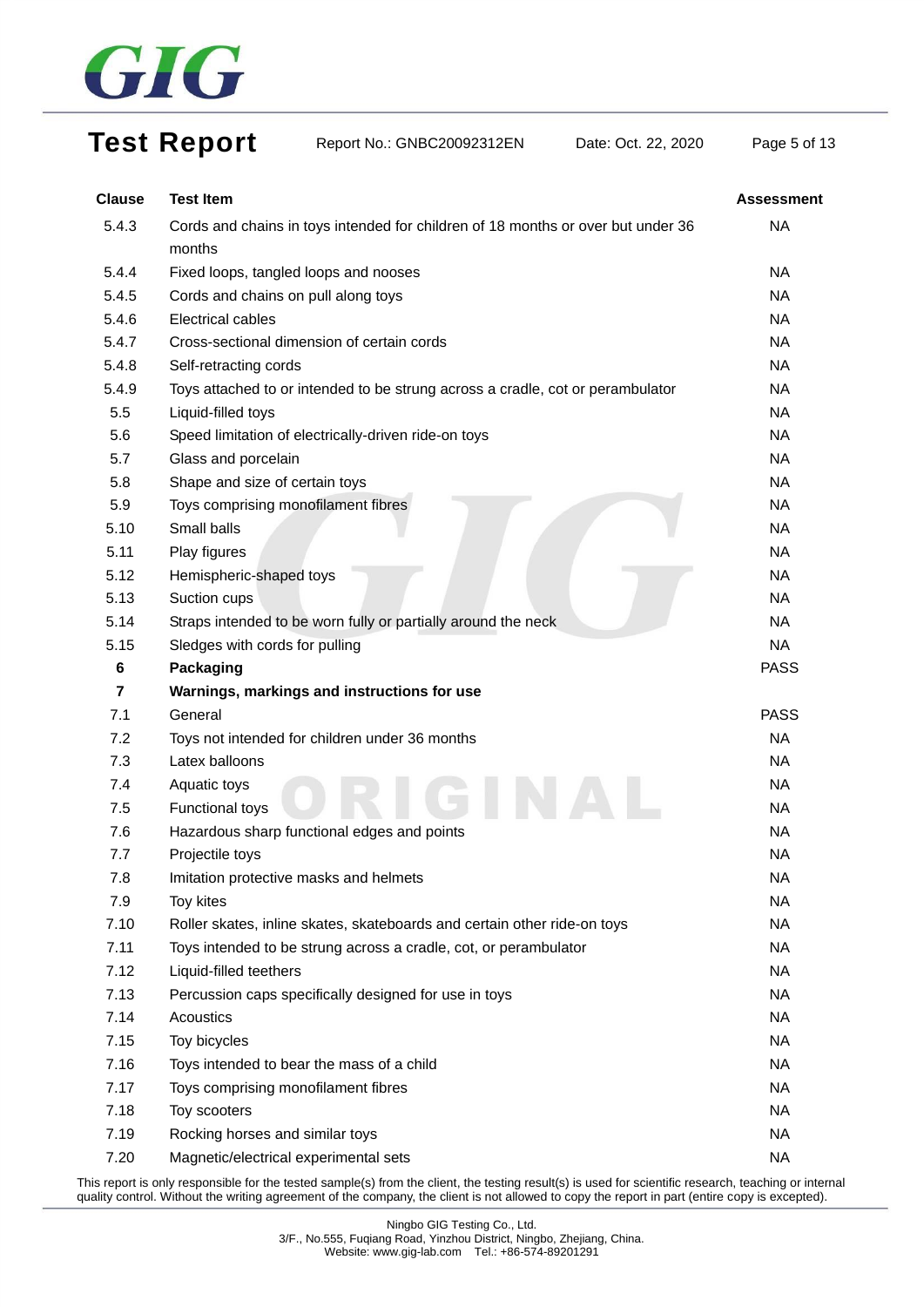

## Test Report Report No.: GNBC20092312EN Date: Oct. 22, 2020 Page 6 of 13

| <b>Clause</b> | Test Item                                                                                    | <b>Assessment</b> |
|---------------|----------------------------------------------------------------------------------------------|-------------------|
| 7.21          | Toys with electrical cables exceeding 300 mm in length                                       | NA.               |
| 7.22          | Toys with cords or chains intended for children of 18 months and over but under 36<br>months | <b>NA</b>         |
| 7.23          | Toys intended to be attached to a cradle, cot or perambulator                                | NA.               |
| 7.24          | Sledges with cords for pulling                                                               | <b>NA</b>         |
| 7.25          | Flying toys                                                                                  | <b>NA</b>         |
| 7.26          | Improvised projectiles                                                                       | ΝA                |

Labeling requirement (Washing/Cleaning instruction, CE mark, importer / manufacturer name and address, product identification) according to the Directive 2009/48/EC - Safety of toys

Summary table:

| <b>Items</b>                  | <b>Observation Result(s)</b> | Location      |  |
|-------------------------------|------------------------------|---------------|--|
| Washing/Cleaning instruction  | Not applicable               | Toy/Packaging |  |
| CE mark                       | Present                      | Packaging     |  |
| Importer's Name & Address     | Present                      | Packaging     |  |
| Manufacturer's Name & Address | Absent                       | Packaging     |  |
| Product ID                    | <b>Present</b>               | Packaging     |  |

Note: 1. NA = Not Applicable.

# ORIGINAL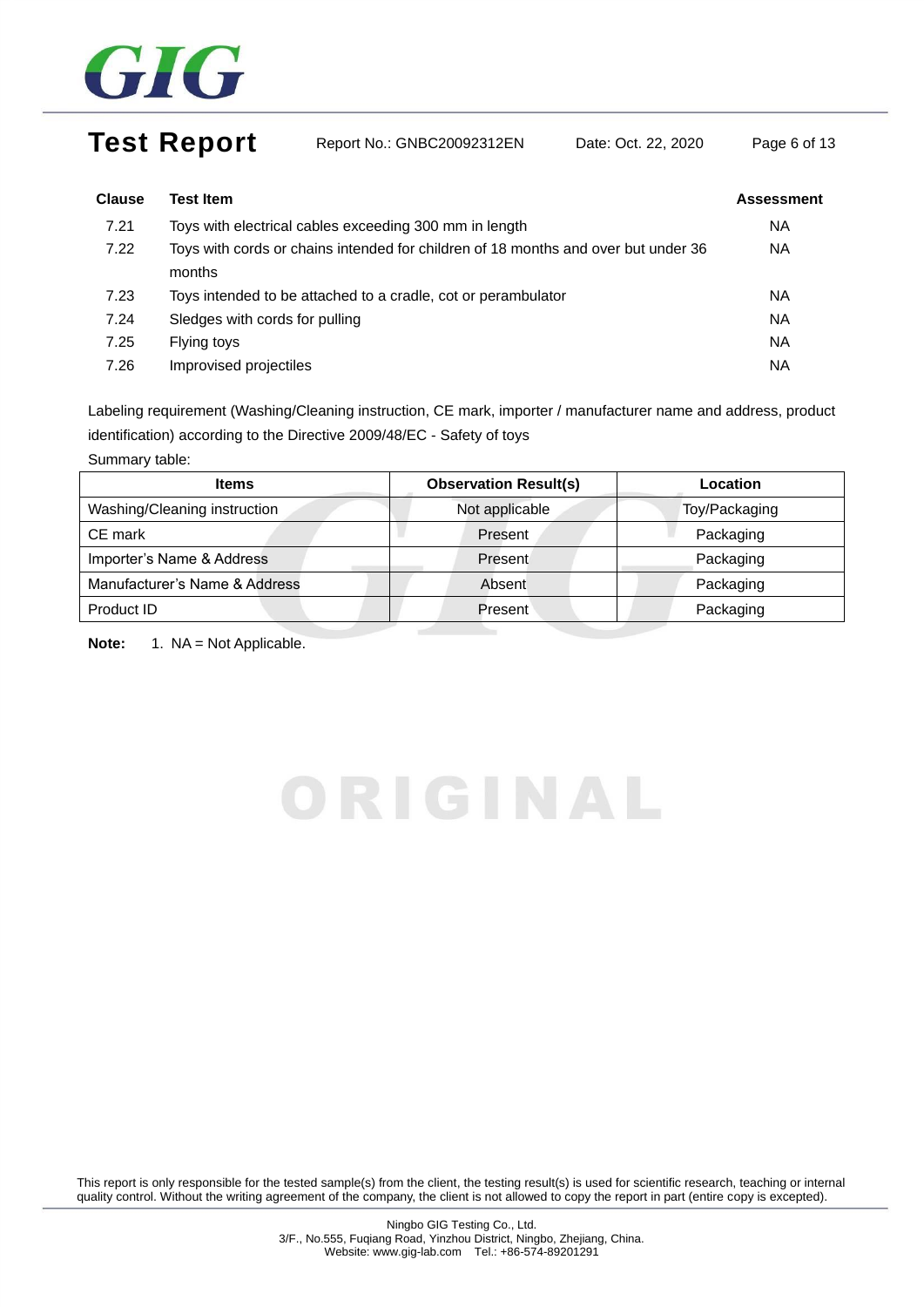

## Test Report Report No.: GNBC20092312EN Date: Oct. 22, 2020 Page 7 of 13

#### **2. Flammability**

**Test Method:** EN 71-2:2011+A1:2014

| <b>Clause</b> | <b>Test Item</b>                                                                     | Assessment  |
|---------------|--------------------------------------------------------------------------------------|-------------|
| 4             | <b>Requirements</b>                                                                  |             |
| 4.1           | General requirements                                                                 | <b>PASS</b> |
| 4.2           | Toys to be worn on the head                                                          | NA          |
| 4.2.2         | Beards, moustaches, wigs, etc., made from hair, pile or material with similar        | NA          |
|               | features(e.g. free-hanging ribbons, paper, cloth strands or other flowing elements), |             |
|               | which protrude 50mm or more from the surface of the toy                              |             |
| 4.2.3         | Beards, moustaches, wigs, etc., made from hair, pile or material with similar        | NA.         |
|               | features(e.g. free-hanging ribbons, paper, cloth strands or other flowing elements), |             |
|               | which protrude less than 50mm from the surface of the toy                            |             |
| 4.2.4         | Full or partial moulded head masks                                                   | NA          |
| 4.2.5         | Flowing elements of toys to be worn on the head (except those covered by 4.2.2 and   | NA          |
|               | 4.2.3), hoods, head-dresses, etc. and masks not covered by 4.2.4 which partially or  |             |
|               | fully cover the head(e.g. fabric and cardboard masks, eye masks, face masks), but    |             |
|               | excluding those covered by 4.3                                                       |             |
| 4.3           | Toy disguise costumes and toys intended to be worn by a child in play                | NA          |
| 4.4           | Toys intended to be entered by a child                                               | NA          |
| 4.5           | Soft-filled toys                                                                     | NA          |
|               | 4 NIA NIALAARIAARIA                                                                  |             |

ORIGINAL

**Note:** 1. NA = Not Applicable.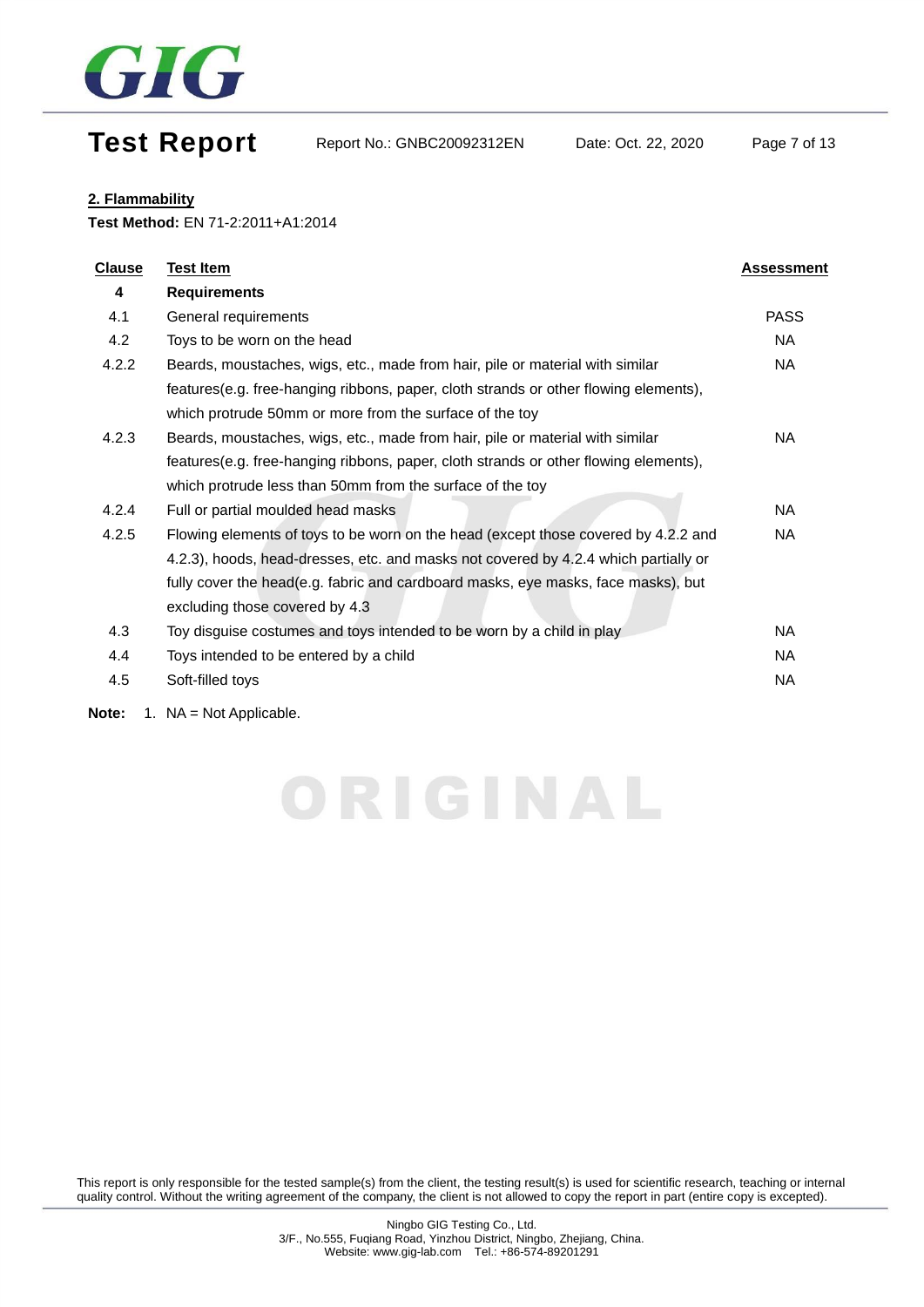

Test Report Report No.: GNBC20092312EN Date: Oct. 22, 2020 Page 8 of 13

**Test Sample Description:**

| <b>Material No.</b> | <b>Material Description</b>        |  |
|---------------------|------------------------------------|--|
| 01                  | White TPU with multicolor printing |  |

#### **3. Migration of certain elements**

#### **Test Method:** EN 71-3:2019

For Category Ⅲ: Scraped-off toy material

|                        |               |       |       | <b>Result(s)</b> |
|------------------------|---------------|-------|-------|------------------|
| Test item(s)           | Limit         | Unit  | RL    | 01               |
| Soluble Aluminum (AI)  | 28130         | mg/kg | 200   | N.D.             |
| Soluble Antimony (Sb)  | 560           | mg/kg | 10    | N.D.             |
| Soluble Arsenic (As)   | 47            | mg/kg | 10    | N.D.             |
| Soluble Barium (Ba)    | 18750         | mg/kg | 50    | N.D.             |
| Soluble Boron (B)      | 15000         | mg/kg | 50    | N.D.             |
| Soluble Cadmium (Cd)   | 17            | mg/kg | 10    | N.D.             |
| Soluble Chromium (III) | 460           | mg/kg | 5     | N.D.             |
| Soluble Chromium (VI)  | 0.053         | mg/kg | 0.053 | N.D.             |
| Soluble Cobalt (Co)    | 130           | mg/kg | 10    | N.D.             |
| Soluble Copper (Cu)    | 7700          | mg/kg | 50    | N.D.             |
| Soluble Lead (Pb)      | 23            | mg/kg | 10    | N.D.             |
| Soluble Manganese (Mn) | 15000         | mg/kg | 50    | N.D.             |
| Soluble Mercury (Hg)   | 94            | mg/kg | 10    | N.D.             |
| Soluble Nickel (Ni)    | 930           | mg/kg | 10    | N.D.             |
| Soluble Selenium (Se)  | 460           | mg/kg | 10    | N.D.             |
| Soluble Strontium (Sr) | 56000         | mg/kg | 50    | N.D.             |
| Soluble Tin (Sn)       | 180000        | mg/kg | 50    | N.D.             |
| Soluble Organic Tin    | 12            | mg/kg | 5     | N.D.             |
| Soluble Zinc (Zn)      | 46000         | mg/kg | 200   | N.D.             |
|                        | Conclusion(s) |       |       | <b>PASS</b>      |

**Note:** 1. 1000mg/kg = 0.1%;

- 2. RL = Report Limit;
- 3. N.D. = Not Detected  $(**RL**)$ .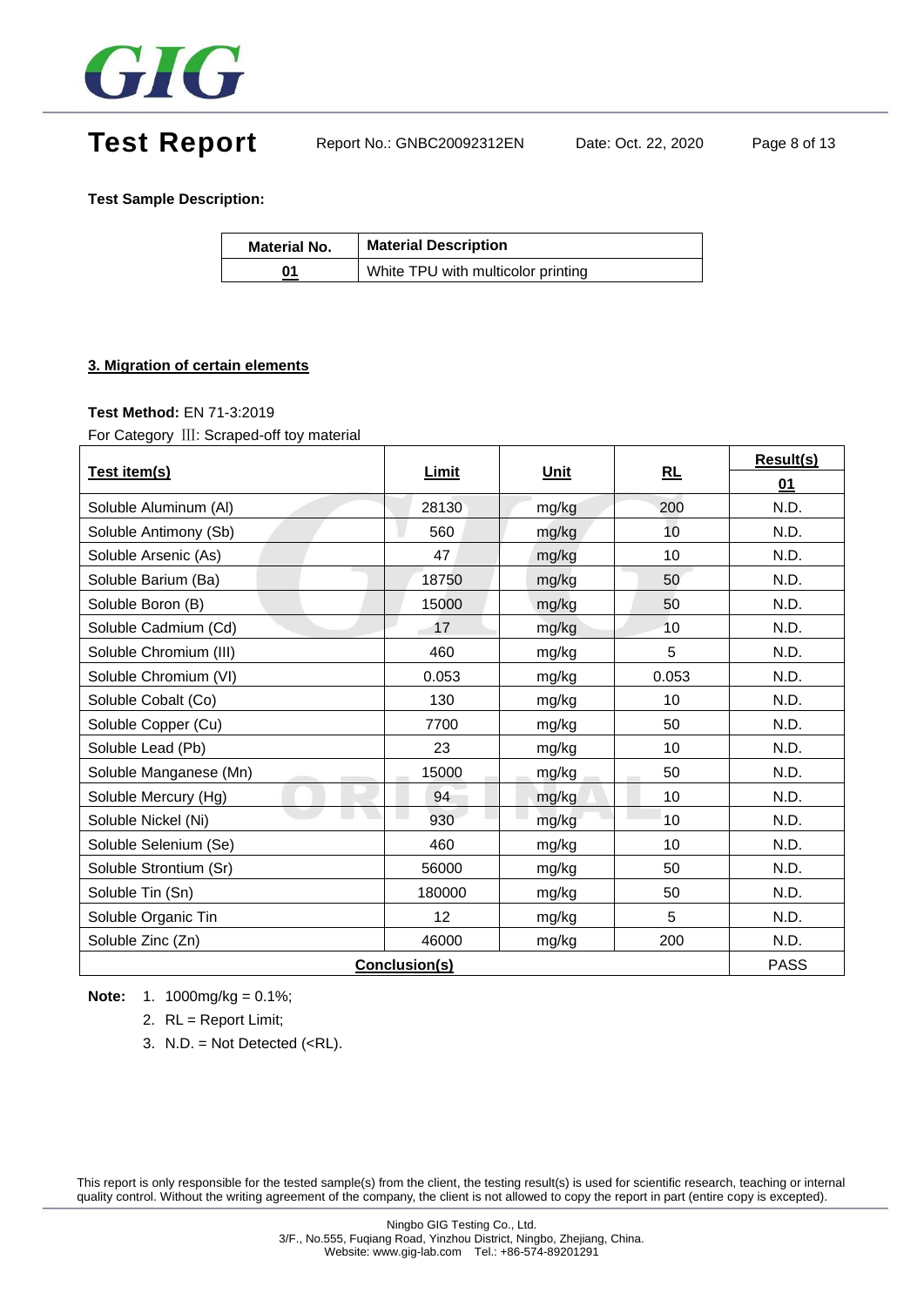

## Test Report Report No.: GNBC20092312EN Date: Oct. 22, 2020 Page 9 of 13

#### **4. Migration of Bisphenol A**

**Test Method:** EN 71-10:2005 & EN 71-11:2005

| Test Item          | CAS No. | <u>Unit</u> | <u>MDL</u> | <u>Limit</u> | Result(s)<br>01 | Conclusion(s) |
|--------------------|---------|-------------|------------|--------------|-----------------|---------------|
| <b>Bisphenol A</b> | 80-05-7 | mg/L        | 0.04       | 0.04         | N.D.            | <b>PASS</b>   |

**Note:** 1. MDL = Method Detection Limit; 2. N.D. = Not Detected (<MDL).

#### **5. Free and hydrolysed Formaldehyde**

#### **Test Method:** ISO 14184-1:2011

| <b>Material No.</b> | Unit          | <b>MDI</b>       | $D_{\alpha\alpha}$ ult $(\alpha)$ |
|---------------------|---------------|------------------|-----------------------------------|
| ົ                   | ma/ka<br>ישיי | $1 \subset$<br>U | N<br>$\cdots$                     |

**Note:** 1. 1000mg/kg = 0.1%;

2. MDL = Method Detection Limit;

3. N.D. = Not Detected (<MDL).

#### **6. Phthalates content**

### **Test Method:** US EPA 3550C:2007 & US EPA 8270E:2018 & GIG-WI-A3-C-123 / Solvent extraction, analysis was performed by GC-MS

Following four phthalates intended for all the materials of toys and childcare articles

|                                  | CAS No.                  | <u>Unit</u> | <b>MDL</b>               | <b>Limit</b>             | <b>Result(s)</b> |
|----------------------------------|--------------------------|-------------|--------------------------|--------------------------|------------------|
| <b>Test Items</b>                |                          |             |                          |                          | 01               |
| Dibutyl phthalate (DBP)          | 84-74-2                  | %           | 0.005                    | $\overline{\phantom{a}}$ | N.D.             |
| Butyl benzyl phthalate (BBP)     | 85-68-7                  | %           | 0.005                    | $- -$                    | N.D.             |
| Di-2-ethylhexyl phthalate (DEHP) | 117-81-7                 | %           | 0.005                    | $\overline{\phantom{a}}$ | N.D.             |
| Di-iso-butyl phthalate (DIBP)    | 84-69-5                  | %           | 0.005                    | $- -$                    | N.D.             |
| Sum of DBP, BBP, DEHP and DIBP   | $\overline{\phantom{m}}$ | %           | $\overline{\phantom{m}}$ | 0.1                      | N.D.             |
| Conclusion(s)                    |                          |             |                          |                          |                  |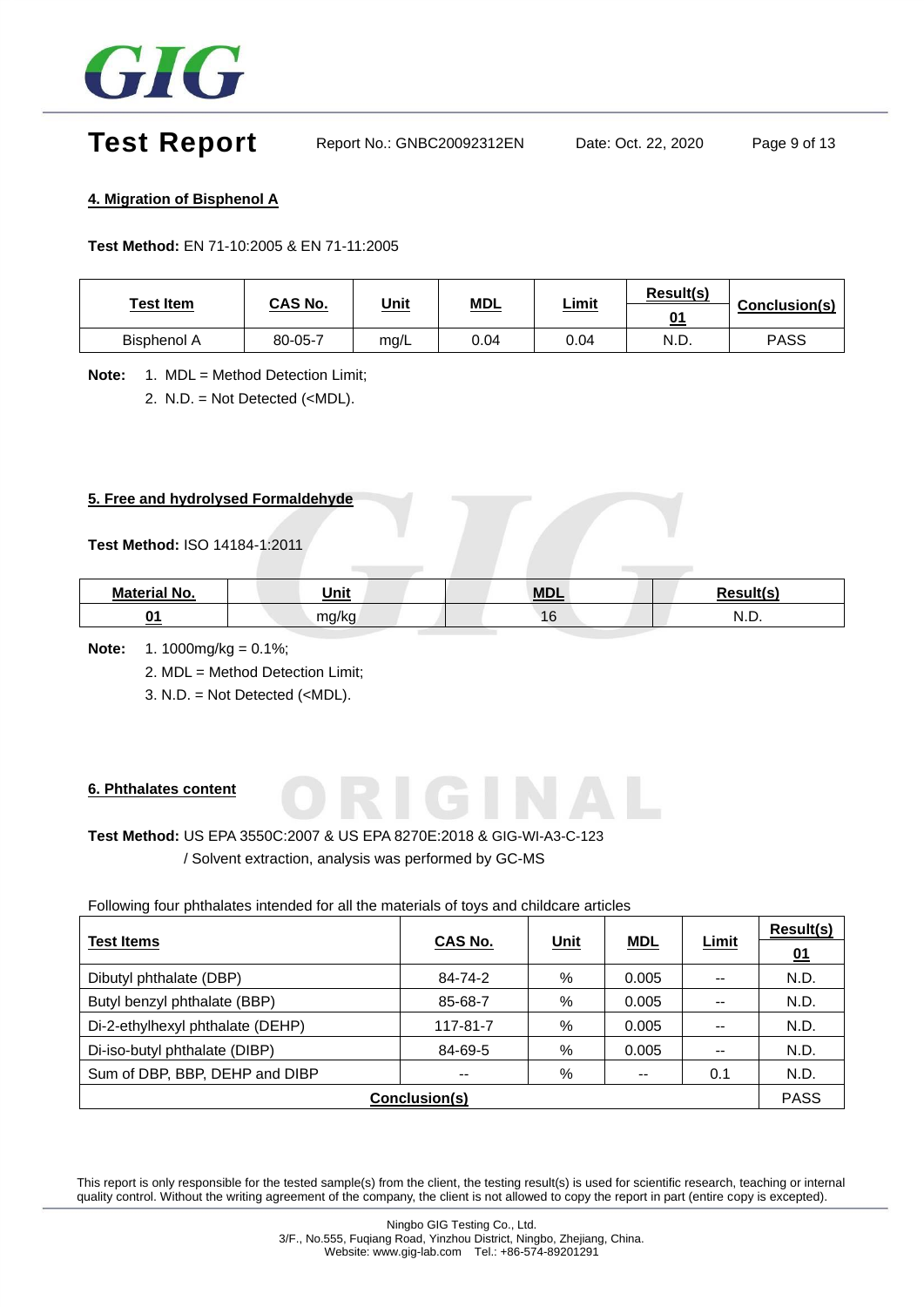

## Test Report Report No.: GNBC20092312EN Date: Oct. 22, 2020 Page 10 of 13

|                             |          |             |            |                          | Result(s) |
|-----------------------------|----------|-------------|------------|--------------------------|-----------|
| <b>Test Items</b>           | CAS No.  | <u>Unit</u> | <b>MDL</b> | <u>Limit</u>             |           |
| Di-n-octyl phthalate (DNOP) | 117-84-0 | %           | 0.005      | $\overline{\phantom{m}}$ | N.D.      |

Di-iso-nonyl phthalate (DINP) | 28553-12-0 | % | 0.010 | -- | N.D. Di-iso-decyl phthalate (DIDP) 26761-40-0 % 0.010 -- N.D. Sum of DNOP, DINP and DIDP  $\begin{array}{|c|c|c|c|c|c|c|c|c|} \hline \end{array}$  --  $\begin{array}{|c|c|c|c|c|c|c|c|c|} \hline \end{array}$  --  $\begin{array}{|c|c|c|c|c|c|c|c|c|} \hline \end{array}$  --  $\begin{array}{|c|c|c|c|c|c|c|c|c|} \hline \end{array}$  0.1 N.D.

Following three phthalates intended for materials of toys and childcare articles that can be placed in the mouth

| Conclusion(s) |  |
|---------------|--|
|               |  |

- **Note:** 1. % = Percentage by weight;
	- 2. 0.1% = 1000mg/kg;
	- 3. MDL = Method Detection Limit;
	- 4. N.D. = Not Detected (<MDL).

### **7. Formamide content**

#### **Test Method:** US EPA 3550C:2007 & US EPA 8270E:2018

/ Solvent extraction, analysis was performed by GC-MS.

|                       |                |             |            |        | Result(s) |  |
|-----------------------|----------------|-------------|------------|--------|-----------|--|
| <b>Substance Name</b> | <b>CAS No.</b> | <u>Unit</u> | <u>MDL</u> | Limit* | <u>01</u> |  |
| Formamide content     | 75-12-7        | mg/kg       | 10         | 200    | N.D.      |  |
|                       | <b>PASS</b>    |             |            |        |           |  |

GINAL

**Note:** 1. 0.1%(w/w) = 1000 mg/kg;

- 2. MDL = Method Detection Limit;
- 3. N.D. = Not Detected (<MDL);
- 4. "\*" = According to client's requirement.

#### **8. Flame retardants content**

#### **Test Method:** US EPA 3550C:2007 & US EPA 8270E:2018

/ Solvent extraction, analysis was performed by GC-MS

| <b>Test Items</b>                        | <b>CAS No.</b> | <u>Unit</u> | <u>MDL</u> | <u>Limit</u> | Result(s)<br>01 |
|------------------------------------------|----------------|-------------|------------|--------------|-----------------|
| Tris-(2-chloroethyl)phosphate (TCEP)     | 115-96-8       | mg/kg       |            |              | N.D.            |
| Tris(1- chloro-2-propyl) phosphate(TCPP) | 13674-84-5     | mg/kg       | 5          |              | N.D.            |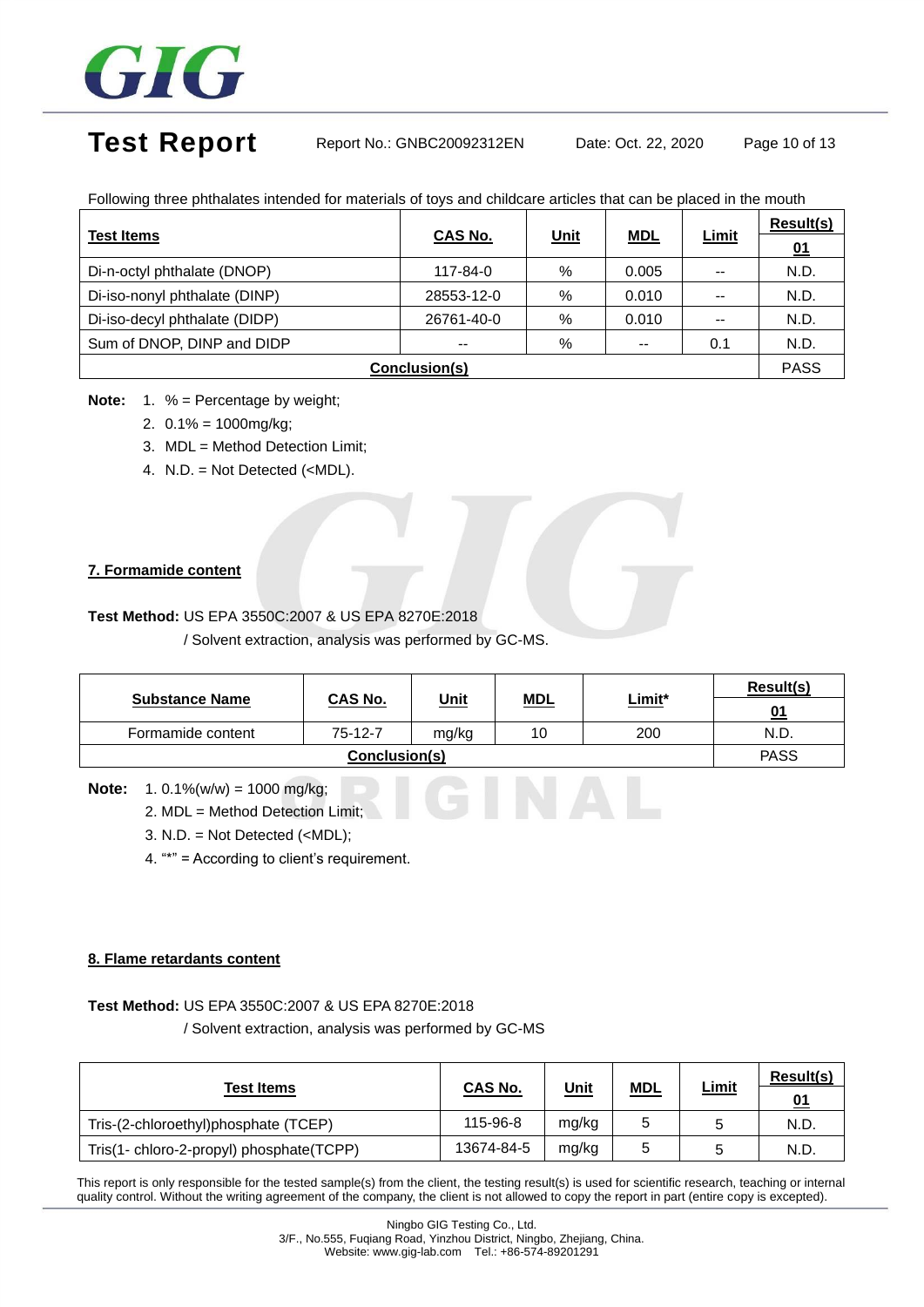

## Test Report Report No.: GNBC20092312EN Date: Oct. 22, 2020 Page 11 of 13

| <b>Test Items</b>                            | CAS No.    | <u>Unit</u> | <b>MDL</b> | <u>Limit</u> | Result(s) |
|----------------------------------------------|------------|-------------|------------|--------------|-----------|
|                                              |            |             |            |              | 01        |
| Tris-(1,3-dichloro-2-propyl)phosphate (TDCP) | 13674-87-8 | mg/kg       |            |              | N.D.      |
| Conclusion(s)                                |            |             |            |              |           |

**Note:** 1. 1000mg/kg = 0.1%;

2. MDL = Method Detection Limit;

3. N.D. = Not Detected (<MDL).

### **9. Major Composition Qualitative Analysis**

Test Method: ASTM E1252-98(2013)<sup>*ε*1</sup>, analysis was performed by FTIR **Sample Technique:** ATR

| <b>Test Items</b>                             | <b>Major composition</b>                       |
|-----------------------------------------------|------------------------------------------------|
|                                               | Polyurethane with coating of Cellulose acetate |
| <b>Major Composition Qualitative Analysis</b> | (FTIR spectrum see Fig.1 & Fig.2)              |

#### **Fig.1**

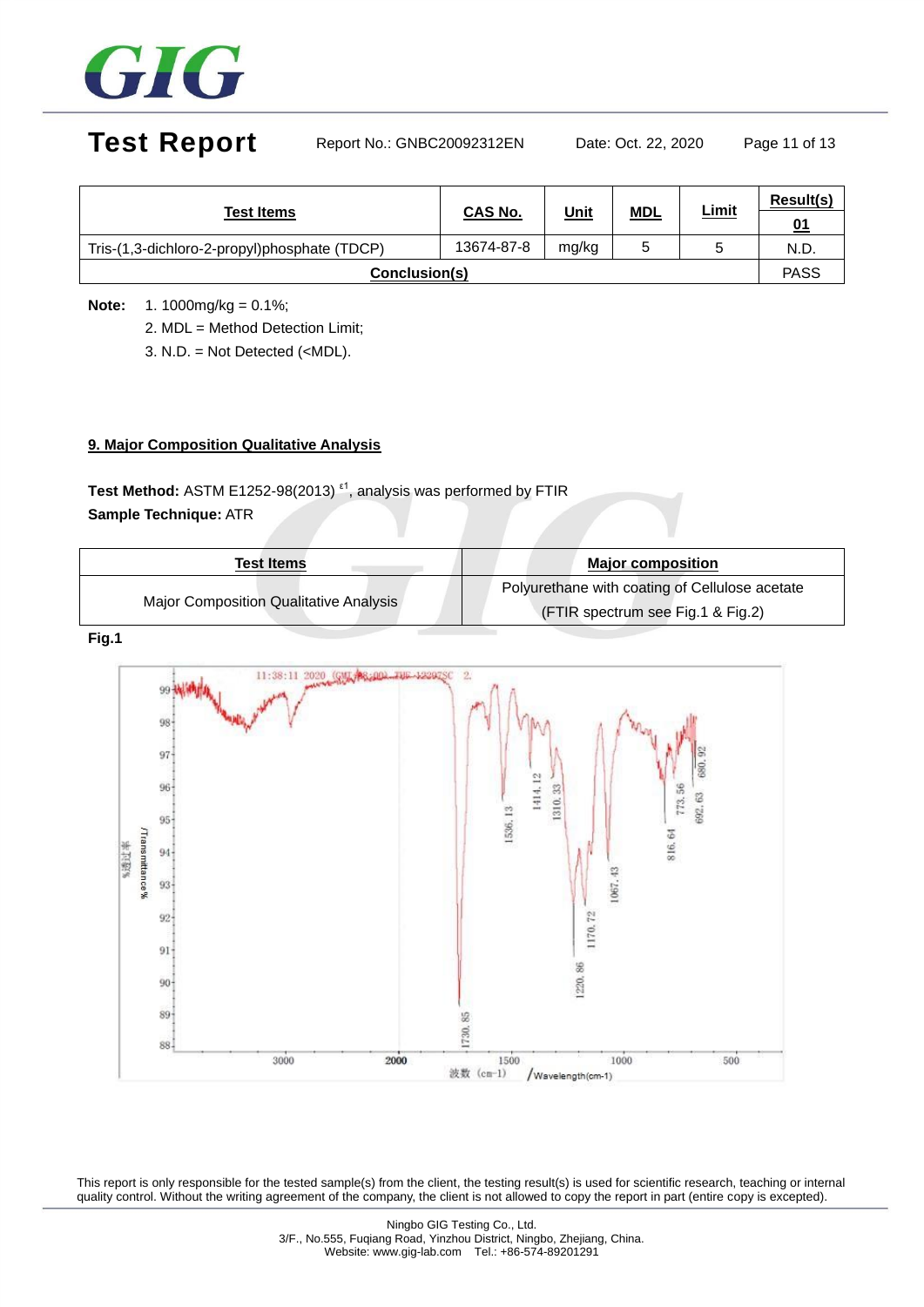

## Test Report Report No.: GNBC20092312EN Date: Oct. 22, 2020 Page 12 of 13

### **Fig.2**



#### **Note:**

- 1. Fig.1 is Polyurethane, Fig.2 is Cellulose acetate
- 2. Test part is Surface film.

#### Equipment Information

| Equipment | Model       | Equipment No. | Calibration date | <b>Next Calibration</b> |
|-----------|-------------|---------------|------------------|-------------------------|
|           |             |               |                  | date                    |
| FTIR      | NICOLET 380 | NBPL-A024     | 2020-08-03       | 2021-08-02              |

3. The test results of Major Composition Qualitative Analysis come from report No.NBIN2009012297SC, Date: Oct. 14, 2020.